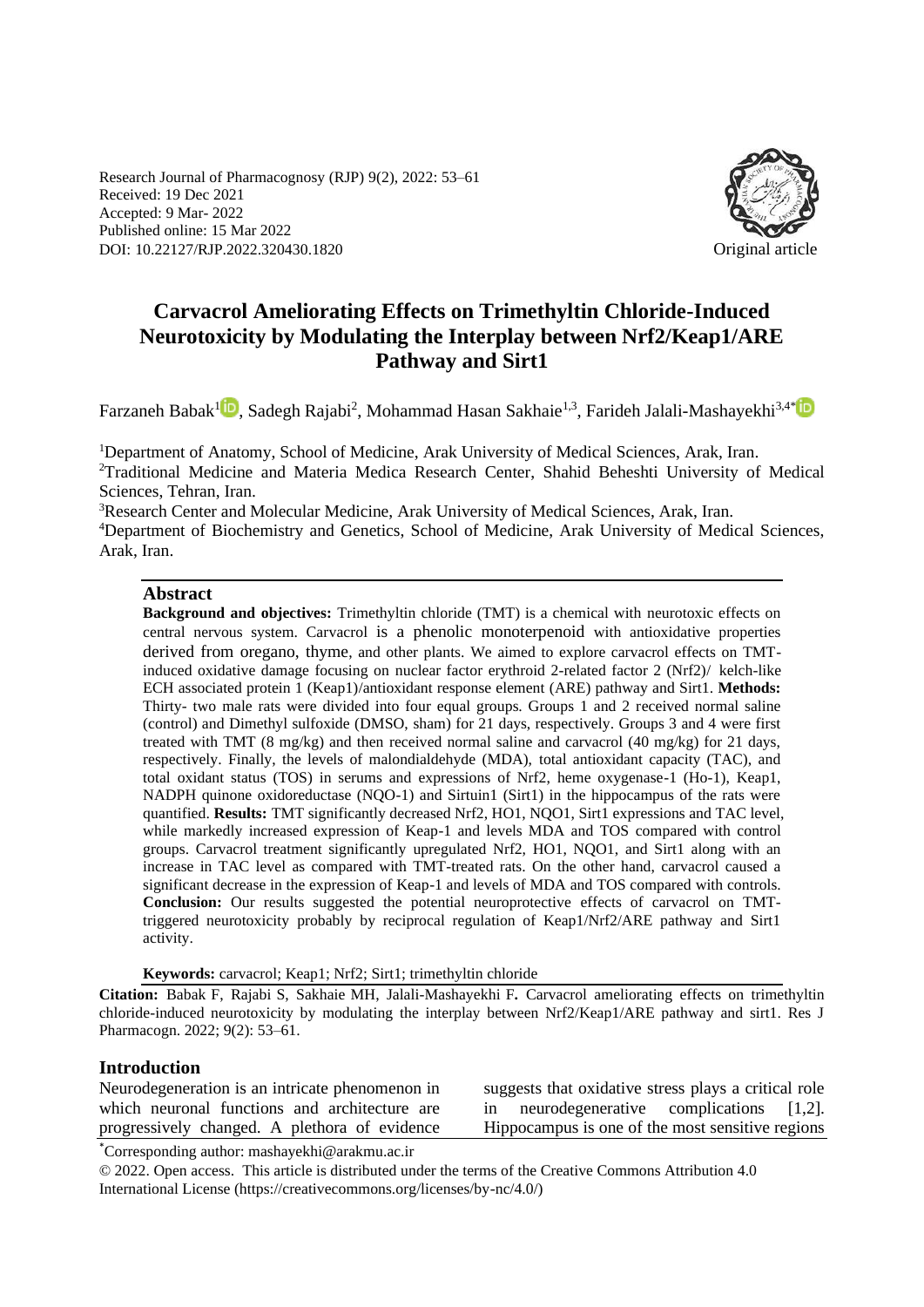of the central nervous system (CNS) to oxidative stress, which induces defective hippocampalassociated functions of learning, memory, and spatial information processing [3-5]. Our body is generally exposed to both intrinsic and extrinsic sources of free radicals such as inflammatory processes, ischemia/reperfusion injury, X-rays, air pollutants, and industrial chemicals [6,7]. Trimethyltin chloride (TMT) is an industrial chemical that is used in polyvinyl chloride and silicone materials to produce fungicides, plastics, food packages, and kitchen utensils. TMT is also found in domestic water supplies, drinking water, marine habitats, and has been repeatedly employed as a toxic chemical to investigate CNS toxicity [8]. Human exposure to TMT may cause neurological disorders including disorientation, memory impairment, vigilance loss, seizures, and headaches. This compound also causes hippocampal malformations and prevents the development of the brain in animal models [9]. TMT has been reported to increase reactive oxygen species (ROS) formation and induces apoptosis by downregulating antioxidative enzyme-related genes and upregulating apoptosis-inducing genes in the eyes of some animal models [10]. To overcome oxidative stress, the body uses various antioxidative systems. These protective systems involve enzymatic or non-enzymatic antioxidant mechanisms. A primary regulatory mechanism for maintaining cellular redox status is achieved at the transcriptional level, which mainly occurs through the modulation of the nuclear factor erythroid 2-related factor 2/Kelch-like ECH associated protein 1/antioxidant response element (Nrf2/Keap1/ARE) pathway. This pathway controls the expression of more than 100 genes, which their products are involved in the regulation of various oxidative stress-related events and cell survival [11]. Under normal conditions, Keap1 binds Nrf2 and prepares it for proteasomal degradation, but by the accumulation of environmental stressors, Keap1 dissociates from Nrf2 leading to heterodimerization of this protein with Maf family of transcription factors. This causes Nrf2 heterodimer to translocate into the nucleus and bind to the ARE, activating the transcription of many genes including glutathione S-transferase A2 (GSTA2), NADPH quinone oxidoreductase (NQO-1), superoxide dismutase (SOD1), and heme oxygenase-1 (Ho-1) [12]. Sirtuin 1 (Sirt1) has been described to activate Keap1/Nrf2/ARE pathway through decreasing expression of Keap1, enhancing the ability of Nrf2 in binding ARE, and activating transcription of downstream genes [13]. Accumulating data from animal studies to clinical trials suggest that dietary flavonoids protect the neuronal injury and improve memory, learning and cognitive function [14,15]. Carvacrol, as a phenolic monoterpenoid present in some plants such as oregano, thyme, pepperwort, wild bergamot, has shown many antioxidative capacities [16]. This natural compound ameliorates hippocampal neuronal dysfunction and reduces oxidative stress and apoptosis of these neurons in some animal models by various mechanisms [17,18]. However, no previous investigation has focused on molecular mechanistic exploration of the potential protective effect of carvacrol against TMT induced hippocampal neuronal impairment in rat. In the present study, we aimed to examine the neuroprotective effects of carvacrol on expression levels of antioxidant genes including Nrf2, Keap-1, Sirt1, Ho-1and NQO1 in rat hippocampus treated by TMT. Furthermore, we also measured malondialdehyde (MDA), as a product of lipid peroxidation, total antioxidant capacity (TAC), and total oxidant status (TOS) as oxidative stress markers.

# **Materials and Methods**

# **Ethical consideration**

All animal experiments were approved by the Ethics Committee of Arak University of Medical Sciences (IR.ARAKMU.REC.1398.320). All procedures used in the present study were in strict accordance with NIH guidelines for animal care and use.

# **Chemicals**

TMT and carvacrol were purchased from Sigma Company (USA). RNX-plus reagent was obtained from Sinaclon Company (Iran). Complementary DNA synthesis kit and RT-PCR SYBR green I master mix were purchased from Yekta Tajhiz Azma Co. (Iran). Other chemicals used in this work including thiobarbituric acid (TBA), ferric chloride (FeCl3, 6H<sub>2</sub>O), sorbitol sodium, trichloroacetic acid (TCA), 2,4,6- Tripyridyl-s-triazine, 1,1,3,3-tetraethoxy propane (TPTZ) and xylenol orange were purchased from Sigma Aldrich (Germany).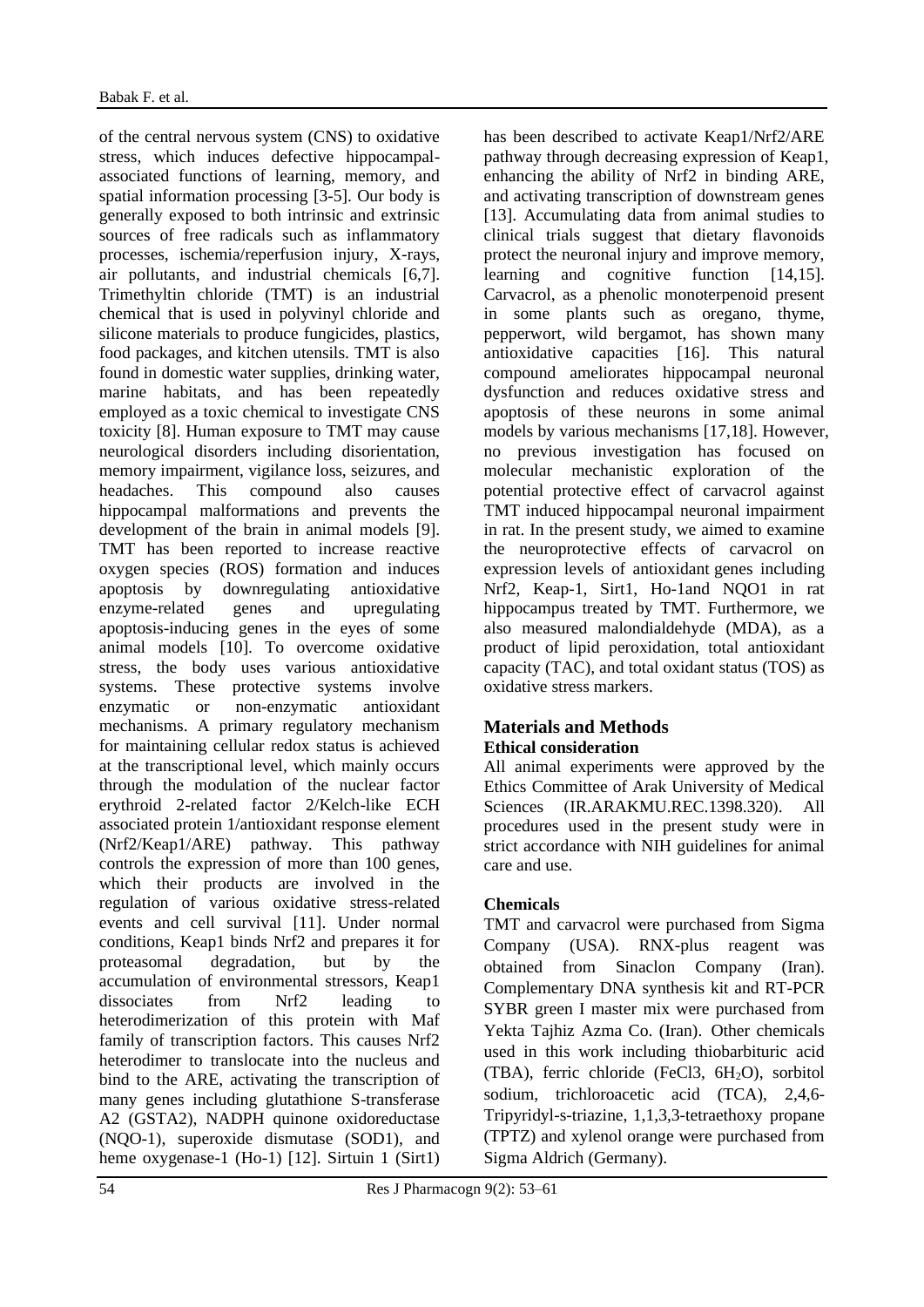# **Animals**

A total of 32 adult male Wistar rats weighing 180-220 g were provided by the animal breeding center of Arak University of Medical Sciences (Arak, Iran). All rats were housed in a temperature-controlled room (22  $\pm$  2 °C). The rats were maintained on a 12-h light/dark schedule and fed ad libitum.

# **Experimental protocol and groups**

TMT was purchased from Sigma–Aldrich (St. Louis, USA). To prepare the carvacrol solution (Sigma, St. Louis, USA) was uniformly dispersed in normal saline containing 25 % DMSO. Rats were randomly divided into four groups (n=8 each). Groups 1 and 2 (as control and sham groups) were injected intraperitoneally (i.p.) with normal saline and DMSO (as the vehicle of carvacrol), for 21 days respectively. Groups 3, 4, were initially treated with a single dose of TMT (8 mg/kg, i.p.) [19]. After 24 h, group 3 received normal saline and group 4 was administered carvacrol (40 mg/kg, i.p.) for 21 days [20,21]. At the end of the experimental period, all animals were anesthetized with ketamine (50 mg/kg, i.p.)/ xylazine (10 mg/kg, i.p.) and their blood samples were taken directly from the heart and centrifuged at 2500 rpm for 10 min. Brain tissues of the rats were removed and then the hippocampal regions were separated according to the atlas of Paxinos and Watson. All tissues were immediately frozen with liquid nitrogen. Serum samples and hippocampal tissues were stored at – 70 °C until further analysis.

#### **Oxidative stress markers measurement**

Oxidant and antioxidant markers were determined in serum samples using biochemical methods. The level of MDA, as a biomarker for lipid peroxidation, was measured by the thiobarbituric acid (TBA) method described by Satho [22]. First, serums were mixed with 20% trichloroacetic acid to prepare a precipitate. Then,  $0.05$  M H<sub>2</sub>SO<sub>4</sub> and TBA  $(0.2\%$  in 2 M sodium sulfate) were added to the precipitate and heated for 30 min in boiling water. Finally, lipid peroxidation end products were extracted using n-butanol and absorbance was measured at 532 nm.

Total antioxidant capacity (TAC) was assayed based on the method of Benzie, et al. [23]. This method uses the ferric reducing ability of plasma  $(Fe^{3+}$  to Fe<sup>2+</sup>). By adding tripyridyltriazine (TPTZ) to samples, a blue color complex was created between  $Fe<sup>2+</sup>$  and TPTZ and its absorbance was measured at 593 nm.

The level of total oxidant status (TOS) was measured using the Erel method [24]. Briefly, serum oxidants in the sample oxidized  $Fe<sup>2+</sup>$  to  $Fe<sup>3+</sup>$  by mixing serums with FOX1 reagent (20) mM H<sub>2</sub>SO<sub>4</sub>, 200 μM xylenol orange, 150 mM sorbitol and 250 μM Fe<sup>2+</sup> at pH was 1.7). Then, the xylenol orange formed a colored complex with ferric ions and absorbance of the complex was measured at 560 nm.

#### **RNA Extraction and cDNA synthesis**

Total RNA was extracted from hippocampal tissues using RNX-plus reagent according to the manufacturer's instruction. The extracted RNA specimens were then quantified by a Nanodrop spectrophotometer and also the purity of extracted RNAs was estimated. A260/A280 ratios of 1.8-2 were considered high purity RNA. Two ug, total RNA was reverse transcribed into cDNA in a total volume of 20 µL by using cDNA Synthesis Kit. Finally, the synthesized cDNAs were stored at −70 °C until further experiments.

# **Real-Time qRT-PCR**

Real-Time -PCR was performed with a SYBR green master mix) using a light cycler Real-time-PCR system. Amplification conditions were 40 cycles for 5 min at 95 °C, 20 s at 56 °C, and 10 s at 72 °C. The primer sequences specific to HO-1, Keap-1, NQO1, Sirt1, and Nrf2 primer sequences were designed using Allele ID software. To normalize the expression levels of the measured genes, cyclophilin A (cyclo A) gene was used as an internal control. The forward and reverse primer sequences for evaluating the mentioned genes are shown in Table 1.

| Table 1. Primer sequences used in this study |  |
|----------------------------------------------|--|
|----------------------------------------------|--|

| <b>Table 1.</b> Finner sequences used in this study |                                |                                 |  |
|-----------------------------------------------------|--------------------------------|---------------------------------|--|
| Gene                                                | <b>Forward primer</b>          | Reverse primer                  |  |
| $HO-1$                                              | 5'- CTAGCCTGGTTCAAGATACTAC -3' | 5'- GGAAACTGAGTGTGAGGAC -3'     |  |
| Keap-1                                              | 5'- CAGCGTGGAGAGATATGAG -3'    | 5'- AGTAACATTCTGCCGAGTT -3'     |  |
| NQ01                                                | 5'- GTCATCTCTGGCGTATAAGG -3'   | 5'- CAATGGGAACTGAAATATCACC -3'  |  |
| Sirt 1                                              | 5'- CATCTTGCCTGATTTGTAAA -3'   | 5'- AACTTCATCTTTGTCATACTTC -3'  |  |
| Nrf2                                                | 5'- ACAACTGGATGAAGAGACCG -3'   | 5'- TGTGGGCAACCTGGGAGTAG -3'    |  |
| Cyclo A                                             | 5'- GGCAAATGCTGGACCAAACAC -3'  | 5'-TTAGAGTTGTCCACAGTCGGAGATG-3' |  |
|                                                     |                                |                                 |  |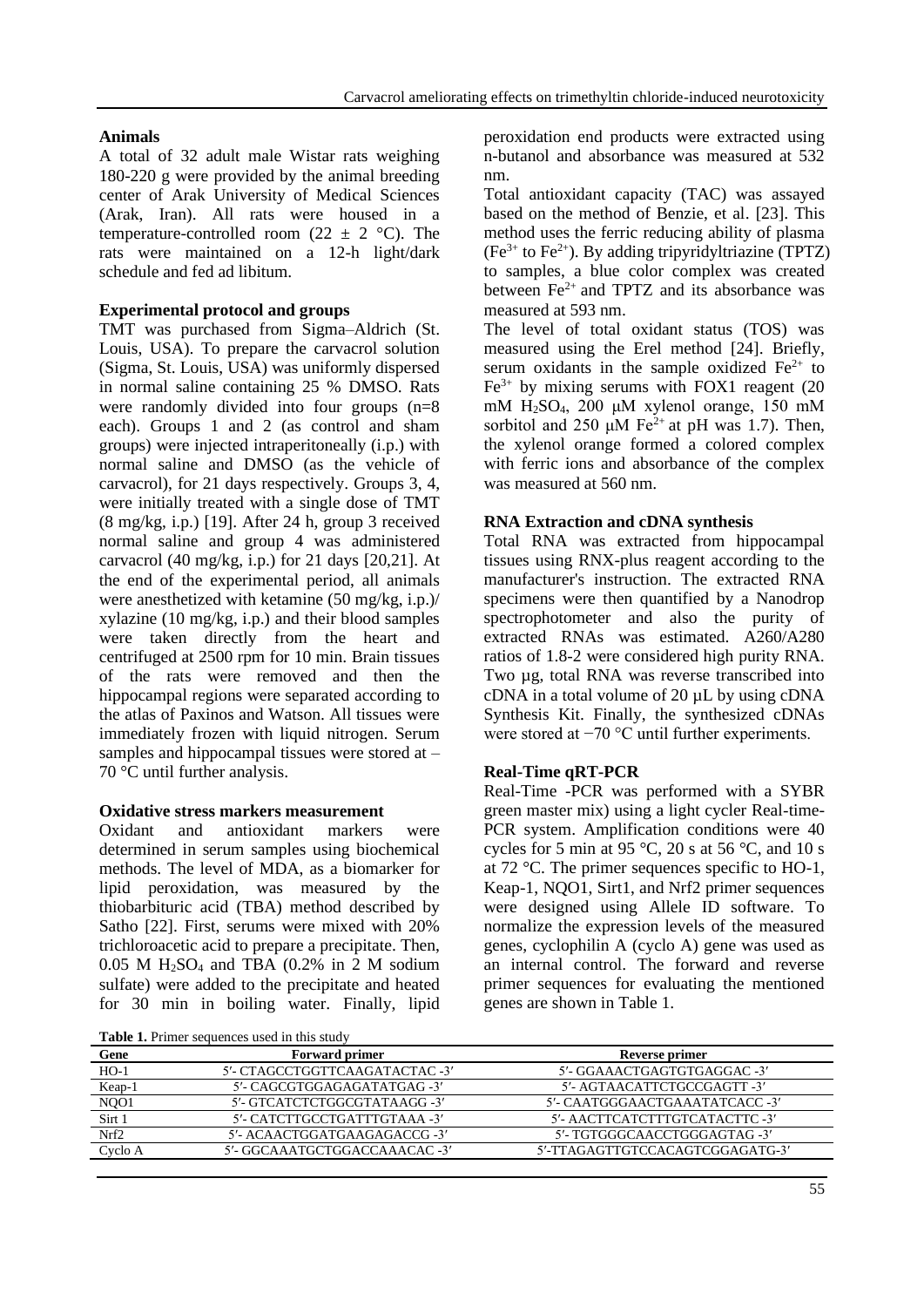The comparative CT method  $(2^{-\Delta\Delta CT}$  method) was used to calculate relative changes in the expression levels (fold changes) of studied genes in the hippocampal tissues in comparison to control tissues.

#### **Statistical analysis**

Results are shown as mean±SEM. One-way ANOVA with Tukey or LSD post hoc test was used to determine the difference in the experimental variables between the studied groups. A p-value of<0.05 was considered statistically significant. Data were analyzed with SPSS16 analytic software (SPSS, Inc., USA).

#### **Results and Discussion**

Figure 1A and 1B indicate that treatment of rats with TMT that caused a significant increase in the concentration of MDA and TOS in comparison to control (normal saline) and sham (DMSO) groups (p=0.001). MDA and TOS levels were significantly decreased following treatment of the rats with carvacrol as compared with the TMT-treated rats  $(p=0.01)$ . This treatment led to the returning of MDA and TOS levels back to the control and sham levels. On the other hand, treatment of rats with TMT considerably reduced the TAC levels when compared with control and sham groups as depicted in figure 1C (p=0.001). Inversely, carvacrol exposure, significantly elevated TAC compared to TMT group  $(p=0.001)$ , and TAC level returned to those of saline or DMSOtreated animals.

Figure 2A illustrates that treatment of rats with TMT resulted in a significant reduction in the expression levels of Nrf2 in the hippocampus of the animals in comparison to control and sham groups (p=0.01). Nevertheless, carvacrol treatment considerably augmented Nrf2 mRNA expression when compared with TMT-treated group  $(p=0.003)$ . As apparent in this figure, this treatment caused the enhancement of Nrf2 expression to the levels equal to control and sham groups.

Figure 2B shows that TMT treatment caused a significant elevation in the expression levels of Keap-1 in the hippocampus tissues of the rats in comparison to control and sham groups  $(p=0.01)$ . However, carvacrol treatment considerably reduced Keap-1 expression levels as compared with TMT-treated group  $(p=0.02)$ , and Keap-1 expression levels returned to those of saline or DMSO- treated animals.

As depicted in figure 3A, treating the rats with TMT led to a significant decline in the expression of HO1 mRNA in the hippocampus of these animals compared with control and sham groups  $(p=0.001, p=0.000)$ . Carvacrol treatment markedly enhanced the expression HO1 compared with TMT-treated group (p=0.009). HO-1 expression levels returned to those of saline or DMSO treated animals.





Figure 3B shows the changes in the expression levels of NQO1 mRNA in hippocampus tissues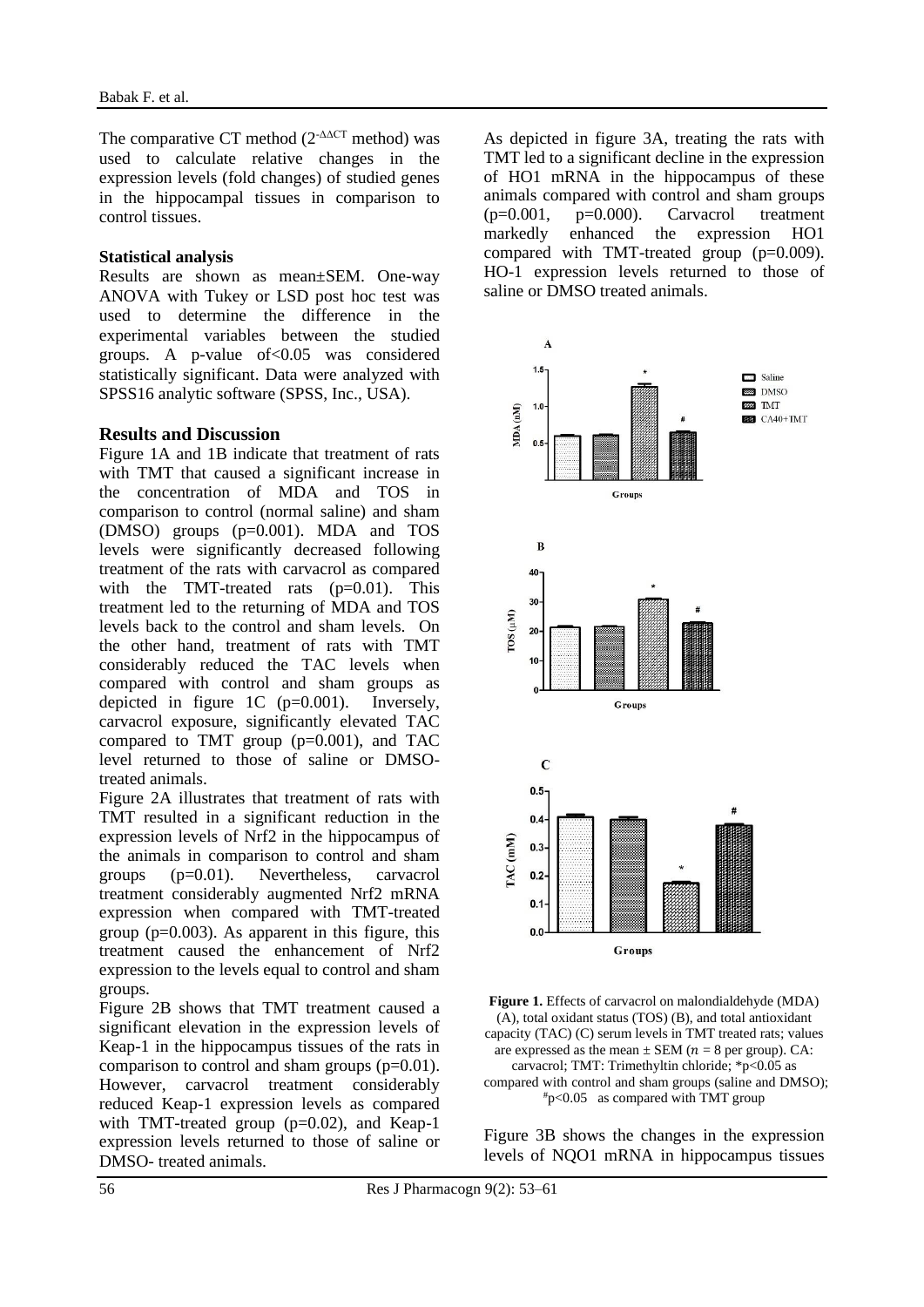of rats following treatment agents. As demonstrated in this figure, treating the animals with TMT induced a significant decrease in the expression of NQO1 mRNA compared to the control and sham groups  $(p=0.001, p=000)$ . Carvacrol treatment considerably increased NQO1 expression levels as compared with TMTtreated group (p=0.01). However, carvacrol treatment failed to return levels of NQO1 mRNA to those of saline- treated animals.

Figure 3C illustrates that exposure of rats with TMT remarkably inhibited the hippocampus SIRT1 expression in our tested animals in comparison to control and sham groups (p=0.001, p=0.000). Carvacrol treatment significantly incremented the SIRT1 mRNA expression compared to TMT-treated group (p=0.006). However, this treatment could not increase SIRT1 expression to the levels similar to control and sham groups.

TMT has been reported to have an association with neurodegenerative diseases via induction of oxidative stress. Carvacrol is a monoterpenoid that has strong antioxidant properties. For this reason, the present study aimed to look into the antioxidant potential of carvacrol against TMT neurotoxicity by focusing on Nrf2/ARE/ Keap-1 pathway.



**Figure 2.** Effects of carvacrol on Nrf2 (A) and Keap-1(B) gene expression of the hippocampus in TMT treated rats; values are expressed as the mean  $\pm$  SEM ( $n = 8$  per group); CA: carvacrol; TMT: Trimethyltin chloride; \*p<0.05 compared with control and sham groups (saline and DMSO); #p<0.05 compared with TMT group

Groups



**Figure 3.** Effects of carvacrol on HO1 (A), NOO1 (B), and Sirt1(C) gene expression of the hippocampus in TMT treated rat; values are expressed as the mean  $\pm$  SEM ( $n=8$ ) per group); CA: carvacrol; TMT: Trimethyltin chloride ;\*p<0.05 as compared with control and sham groups (saline and DMSO);  $\frac{4}{7}$ p<0.05 as compared with TMT group

Our data showed that TMT treatment of rats significantly elevated the concentration of MDA and TOS, but decreased TAC in serum samples of these animals in comparison to control and sham groups. However, carvacrol at the dose of 40 mg/kg inversed these effects by decreasing MDA and TOS and increasing TAC in animal serums compared to TMT-treated groups.

We also observed that TMT treatment markedly enhanced the expression levels of Keap1 and considerably inhibited the expression of Nrf2, Ho1, NQO1, and Sirt1 mRNAs in hippocampus tissues of the rats as compared with control and sham groups. On the other hand, our experiments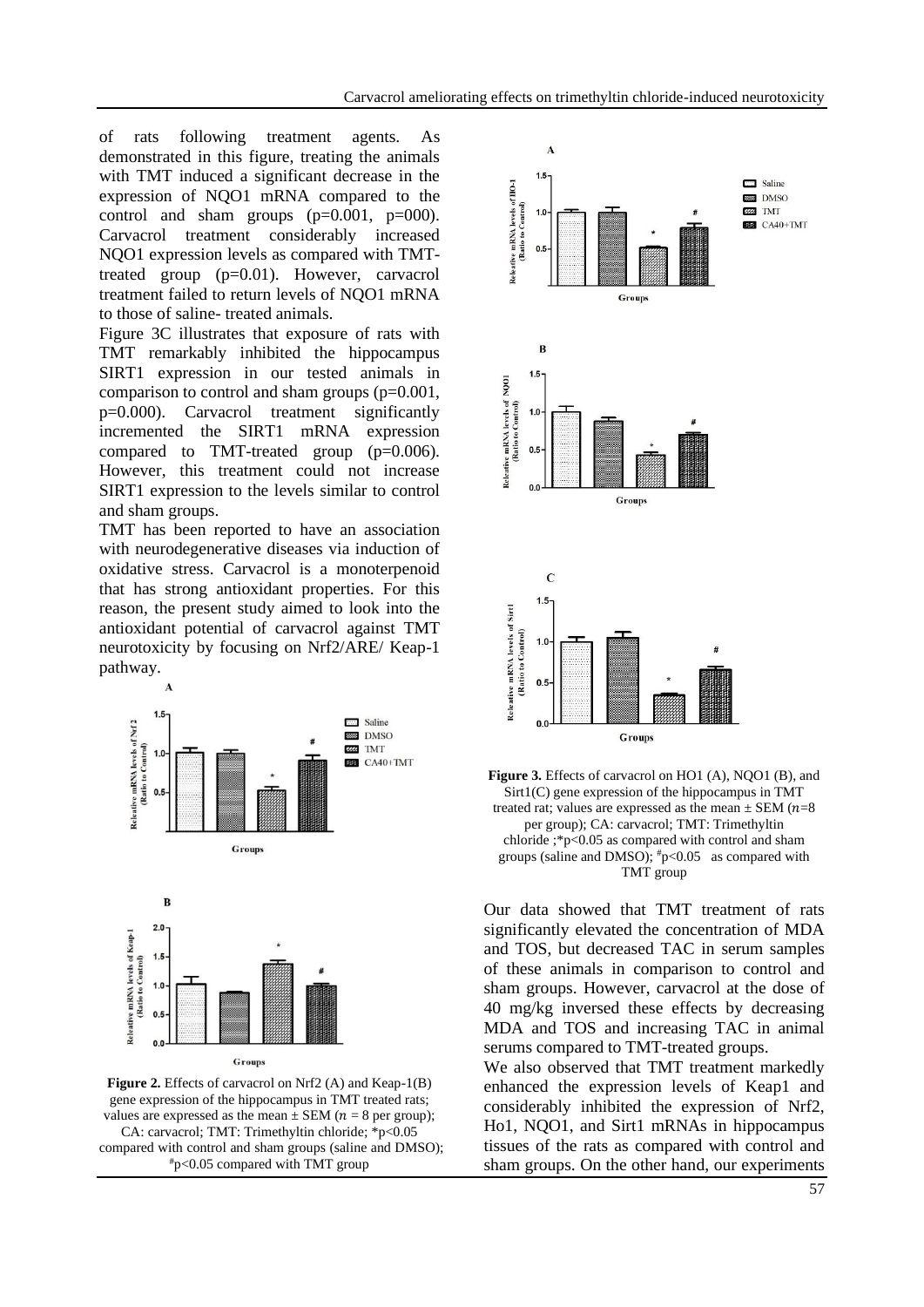provided evidence to uncover that carvacrol significantly amplified expressions of Nrf2, Ho1, NQO1, and Sirt1 genes and lowered the level of Keap1 expression in hippocampus tissues of the treated rats compared with corresponding TMTtreated animals.

Many previous studies, which were conducted to investigate TMT or its derivatives effects on oxidative stress induction in various organs have acquired data that are in line with our results. In a study, TMT has been described to cause hippocampus intoxication along with cognitive deficit in mice models. These detrimental effects were ameliorated with coenzyme Q10 as an antioxidant against oxidative stress-induced neuronal necrosis [25]. This antioxidant coenzyme has been shown to act by modulating Sirt1/Nrf2 axis [26]. Yoneyama, et al. showed the enhancement of MDA in the hippocampus of mice following TMT treatment. Conclusively, they indicated that one possible mechanism for TMT-induced neuronal injury may be due to oxidative stress-induced activation of apoptosis signals [27]. Liang, et al. attributed the antiproliferatory and apoptosis-inducing activities of TMT to oxidative stress and Nuclear Factor Kappa B (NF-κB) signaling pathway activation [28]. However, Zhao, et al. ascribed apoptosis inducing capacity of TMT to inhibitory effects of this compound phosphorylated glycogen synthase kinase-3β (GSK-3β), Sonic Hedgehog, and PI3K/Akt pathways. They also detected TMT induced oxidative stress in mouse neural crestderived cells, which was confirmed by increased generation of ROS and MDA and decreased activity of SOD [29]. Also, TMT seems to involve some other pathogenic mechanisms to induce neurodegeneration, which may include neuroinflammation, high intracellular calcium, and oxidative stress [30,31]. In our present investigation, TMT augmented Keap1 expression, but decreased Nrf2, HO1, NQO1, and Sirt1 mRNAs, suggesting that Nrf2 has been sequestered by Keap1, degraded, and didn't upregulate its target genes. As described before, Sirt1 affects the Keap1/Nrf2/ARE pathway by blocking Keap1 and activating the transcriptional ability of Nrf2 [13]. In the current study, TMT probably had preventive effects on the Keap1/Nrf2/ARE pathway by downregulating Sirt1 expression. Our data also illustrated the counter regulating effects of carvacrol on TMTinduced oxidative stress. These protective effects

of carvacrol were converged on decreased oxidative markers and increased antioxidant status. This compound by blocking Keap1 caused incrementation of Nrf2, HO1, and NQO1 expressions, indicating that Nrf2 has been released from the physical tethering of Keap1 and translocated into nucleus enhancing the expression of its downstream genes such as HO1 and NQO1. In parallel, carvacrol markedly induced Sirt1, which might assist in activating the function of Keap1/Nrf2/ARE pathway. Neuroprotective effects of carvacrol have been numerously reported in previous investigations. Samarghandian, et al. showed that carvacrol significantly reduced the concentration of MDA and induced the activities of CAT, SOD, and some other antioxidant enzymes in rat's brain. This natural product also alleviated oxidative stress overload in liver and kidney tissues of the rats [18]. Carvacrol can ameliorate cyclophosphamide-triggered oxidative stress in rat kidney by decreasing MDA, TOS, and oxidative stress indexes (OSI) levels and increasing GSH, SOD, CAT, and TAC levels in this tissue [32]. Zou, et al, provided evidence to prove the antioxidative activities of oregano essential oil against  $H_2O_2$ -induced oxidative stress in intestine-derived cells. They experimentally revealed that oregano essential oil significantly elevated the expression of Nrf2 and its target genes in these cells. Interestingly, they asserted that the antioxidative activities of oregano essential oil are attributable to two main components of oregano essential oil, which include carvacrol and thymol [33].

# **Conclusion**

In the present investigation, carvacrol probably exerted its antioxidative effects against TMTinduced oxidative stress through the modulation of two well-characterized factors that comprise the Keap1/Nrf2/ARE pathway and Sirt1 molecule. These two factors, in turn, played their role by regulating downstream targets. Likewise, Keap1/Nrf2/ARE pathway activation led to the upregulation of antioxidative enzymes and Sirt1 presumably has emerged as the positive regulator of this pathway to overcome oxidative damage. According to our data, carvacrol reciprocally orchestrated these antioxidative pathways and hence can be considered as a promising tool in battling against overwhelming oxidative stress in neuronal systems.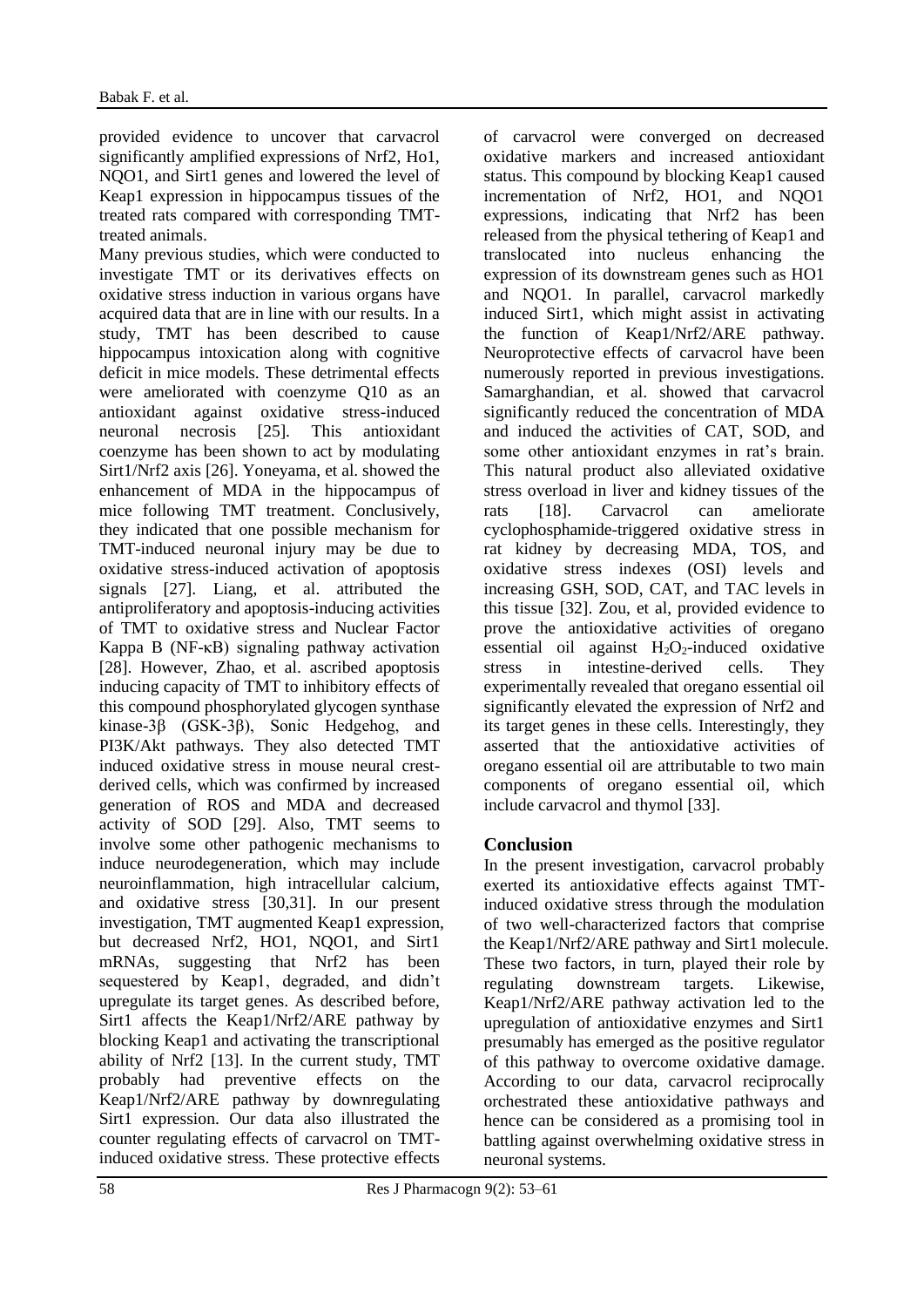#### **Acknowledgments**

This paper was supported by Grant Number 3492 from the Vice Chancellor for Research Affairs of Arak University of Medical Sciences, Arak, Iran.

# **Author contributions**

Farideh Jalali Mashayekhi, Mohammad Hasan Sakhaie were involved in study conception and design; Farzaneh Babak, Sadegh Rajabi, Farideh Jalali Mashayekhi designed and performed experiments; all authors participated in analysis and interpretation of results, reviewed the results and approved the final version of the manuscript.

# **Declaration of interest**

The authors declare that there is no conflict of interest. The authors alone are responsible for the accuracy and integrity of the paper content.

# **References**

- [1] Singh A, Kukreti R, Saso L, Kukreti S. Oxidative stress: a key modulator in neurodegenerative diseases. *Molecules.* 2019; 24(8): 1–20.
- [2] Ghaffari S, Hatami H, Dehghan G. Saffron ethanolic extract attenuates oxidative stress, spatial learning, and memory impairments induced by local injection of ethidium bromide. *Res Pharm Sci.* 2015; 10(3): 222– 232.
- [3] Huang TT, Leu D, Zou Y. Oxidative stress and redox regulation on hippocampaldependent cognitive functions. *Arch Biochem Biophys.* 2015; 576: 2–7.
- [4] Bahaeddin Z, Yans A, Khodagholi F, Hajimehdipoor H, Sahranavard S. Hazelnut and neuroprotection: improved memory and hindered anxiety in response to intrahippocampal Aβ injection. *Nutr Neurosci.* 2017; 20(6): 317–326.
- [5] Soodi M, Saeidnia S, Sharifzadeh M, Hajimehdipoor H, Dashti A, Sepand MR, Moradi S. *Satureja bachtiarica* ameliorate beta-amyloid induced memory impairment, oxidative stress and cholinergic deficit in animal model of Alzheimer's disease. *Metab Brain Dis.* 2016; 31(2): 395–404.
- [6] Lobo V, Patil A, Phatak A, Chandra N. Free radicals, antioxidants and functional foods: impact on human health. *Pharmacogn Rev.* 2010; 4(8): 118–126.
- [7] Salehi S, Bayatiani M, Yaghmaei P, Rajabi S, Goodarzi M, Jalali Mashayekhi F. Protective

effects of resveratrol against X-ray irradiation by regulating antioxidant defense system. *Radioprotection.* 2018; 53(4): 293– 298.

- [8] Chen J, Huang C, Zheng L, [Simonich](https://pubmed.ncbi.nlm.nih.gov/?term=Simonich+M&cauthor_id=21964161) M, [Bai](https://pubmed.ncbi.nlm.nih.gov/?term=Bai+C&cauthor_id=21964161) C, [Tanguay](https://pubmed.ncbi.nlm.nih.gov/?term=Tanguay+R&cauthor_id=21964161) R, [Dong](https://pubmed.ncbi.nlm.nih.gov/?term=Dong+Q&cauthor_id=21964161) Q. Trimethyltin chloride (TMT) neurobehavioral toxicity in embryonic zebrafish. *Neurotoxicol Teratol.* 2011; 33(6): 721–726.
- [9] Ferraz da Silva I, Freitas Lima LC, Graceli JB, Rodrigues LCM. Organotins in neuronal damage, brain function, and behavior: a short review. *Front Endocrinol (Lausanne).* 2017; 8: 1–6.
- [10] Kim J, Kim CY, Oh H, [Ryu](https://pubmed.ncbi.nlm.nih.gov/?term=Ryu+B&cauthor_id=30399559) B, [Kim](https://pubmed.ncbi.nlm.nih.gov/?term=Kim+U&cauthor_id=30399559) U, [Min](https://pubmed.ncbi.nlm.nih.gov/?term=Lee+JM&cauthor_id=30399559)  [Lee](https://pubmed.ncbi.nlm.nih.gov/?term=Lee+JM&cauthor_id=30399559) J, [Jung](https://pubmed.ncbi.nlm.nih.gov/?term=Jung+CR&cauthor_id=30399559) CR, [Park](https://pubmed.ncbi.nlm.nih.gov/?term=Park+JH&cauthor_id=30399559) JH. Trimethyltin chloride induces reactive oxygen speciesmediated apoptosis in retinal cells during zebrafish eye development. *Sci Total Environ.* 2019; 653: 36–44.
- [11] Kensler TW, Wakabayashi N, Biswal S. Cell survival responses to environmental stresses via the Keap1-Nrf2-ARE pathway. *Annu Rev Pharmacol Toxicol.* 2007; 47: 89–116.
- [12] David JA, Rifkin WJ, Rabbani PS, Ceradini DJ. The Nrf2/Keap1/ARE pathway and oxidative stress as a therapeutic target in type II diabetes mellitus. *J Diabetes Res.* 2017; Article ID 4826724.
- [13] Huang K, Gao X, Wei W. The crosstalk between Sirt1 and Keap1/Nrf2/ARE antioxidative pathway forms a positive feedback loop to inhibit FN and TGF-beta1 expressions in rat glomerular mesangial cells. *Exp Cell Res.* 2017; 361(1): 63–72.
- [14] Rahvar M, Owji AA, Mashayekhi FJ. Effect of quercetin on the brain-derived neurotrophic factor gene expression in the rat brain. *Bratisl Lek Listy.* 2018; 119(1): 28–31.
- [15] Ma Y, Ma B, Shang Y, Yin Q, Wang D, Xu S, Hong Y, Hou X, Liu X. Flavonoid-rich ethanol extract from the leaves of *Diospyros kaki* attenuates cognitive deficits, amyloidbeta production, oxidative stress, and neuroinflammation in APP/PS1 transgenic mice. *Brain Res.* 2018; 1678: 85–93.
- [16] Sharifi-Rad M, Varoni EM, Iriti M, [Martorell](https://pubmed.ncbi.nlm.nih.gov/?term=Martorell+M&cauthor_id=29744941) M, [Setzer](https://pubmed.ncbi.nlm.nih.gov/?term=Setzer+WN&cauthor_id=29744941) WN, [Contreras](https://pubmed.ncbi.nlm.nih.gov/?term=Del+Mar+Contreras+M&cauthor_id=29744941) MDM, [Salehi](https://pubmed.ncbi.nlm.nih.gov/?term=Salehi+B&cauthor_id=29744941) B, [Soltani-Nejad](https://pubmed.ncbi.nlm.nih.gov/?term=Soltani-Nejad+A&cauthor_id=29744941) A, [Rajabi](https://pubmed.ncbi.nlm.nih.gov/?term=Rajabi+S&cauthor_id=29744941) S, [Tajbakhsh](https://pubmed.ncbi.nlm.nih.gov/?term=Tajbakhsh+M&cauthor_id=29744941) M, [Sharifi-Rad](https://pubmed.ncbi.nlm.nih.gov/?term=Sharifi-Rad+J&cauthor_id=29744941) J. Carvacrol and human health: a comprehensive review. *Phytother Res.* 2018; 32(9): 1675–1687.
- [17] Wang P, Luo Q, Qiao H, Ding H, Cao Y, Yu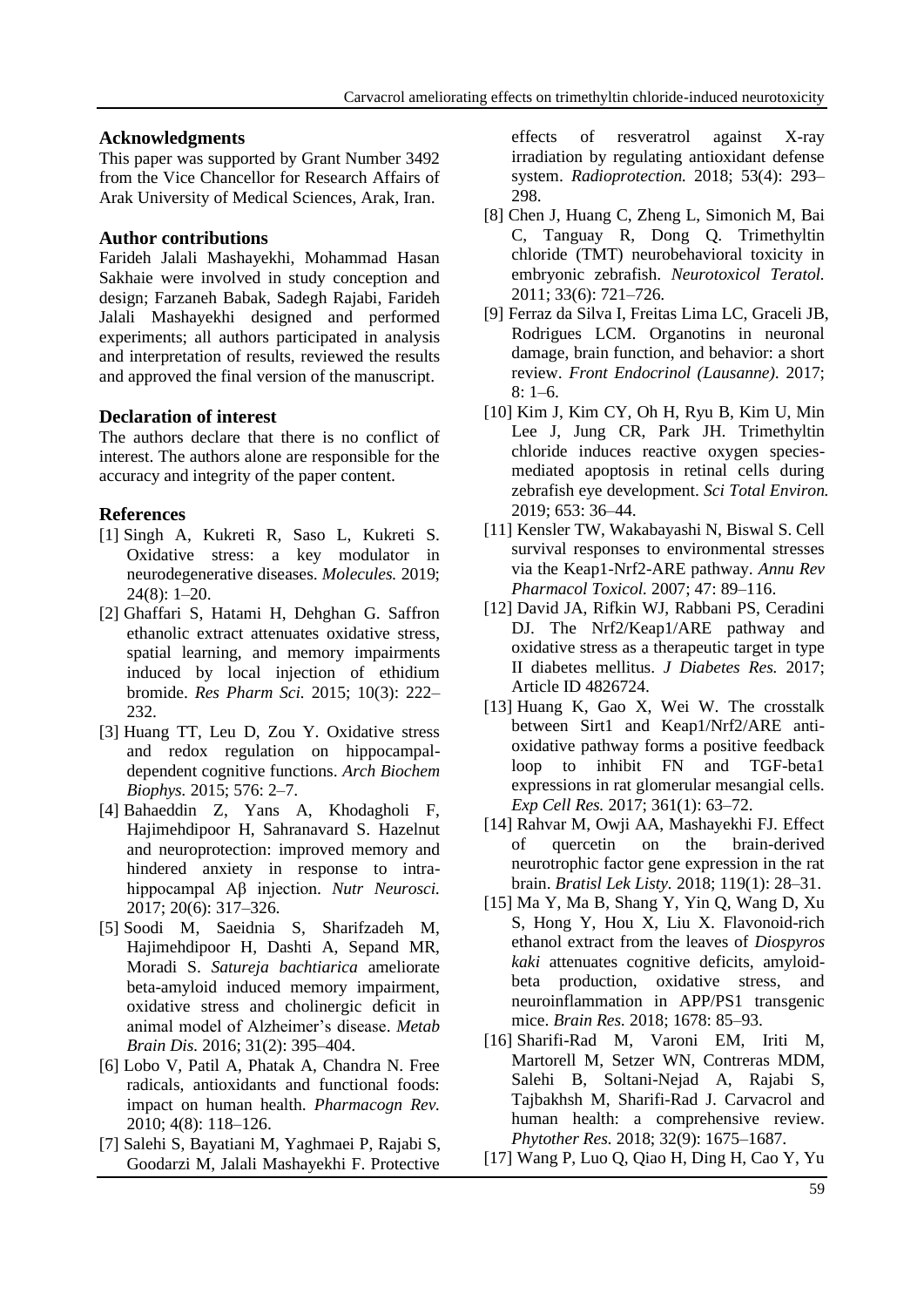J, Liu R, Zhang Q, Zhu H, Qu L. The neuroprotective effects of carvacrol on ethanol-induced hippocampal neurons impairment via the antioxidative and antiapoptotic pathways. *Oxid Med Cell Longev.* 2017; Article ID 4079425.

- [18] Samarghandian S, Farkhondeh T, Samini F, Borji A. Protective effects of carvacrol against oxidative stress induced by chronic stress in rat's brain, liver, and kidney. *Biochem Res Int.* 2016; Article ID 2645237.
- [19] Shin EJ, Suh SK, Lim YK, [Jhoo](https://pubmed.ncbi.nlm.nih.gov/?term=Jhoo+WK&cauthor_id=15908128) WK, [Hjelle](https://pubmed.ncbi.nlm.nih.gov/?term=Hjelle+OP&cauthor_id=15908128) OP, [Ottersen](https://pubmed.ncbi.nlm.nih.gov/?term=Ottersen+OP&cauthor_id=15908128) OP, [Shin](https://pubmed.ncbi.nlm.nih.gov/?term=Shin+CY&cauthor_id=15908128) CY, [Ko](https://pubmed.ncbi.nlm.nih.gov/?term=Ko+KH&cauthor_id=15908128) KH, [Kim](https://pubmed.ncbi.nlm.nih.gov/?term=Kim+WK&cauthor_id=15908128) WK[,](https://pubmed.ncbi.nlm.nih.gov/?term=Kim+DS&cauthor_id=15908128) [Kim](https://pubmed.ncbi.nlm.nih.gov/?term=Kim+DS&cauthor_id=15908128) DS, [Chun](https://pubmed.ncbi.nlm.nih.gov/?term=Chun+W&cauthor_id=15908128) W, [Ali](https://pubmed.ncbi.nlm.nih.gov/?term=Ali+S&cauthor_id=15908128) S, [Kim](https://pubmed.ncbi.nlm.nih.gov/?term=Kim+HC&cauthor_id=15908128) HC. Ascorbate attenuates trimethyltin-induced oxidative burden and neuronal degeneration in the rat hippocampus by maintaining glutathione homeostasis. *Neuroscience.* 2005; 133(3): 715–727.
- [20] Kara M, Uslu S, Demirci F, Temel HE, Baydemir C. Supplemental carvacrol can reduce the severity of inflammation by influencing the production of mediators of inflammation. *Inflammation.* 2015; 38(3): 1020–1027.
- [21] Baranauskaite J, Sadauskiene I, Liekis A, [Kasauskas](https://pubmed.ncbi.nlm.nih.gov/?term=Kasauskas+A&cauthor_id=32326410) A, [Lazauskas](https://pubmed.ncbi.nlm.nih.gov/?term=Lazauskas+R&cauthor_id=32326410) R, [Zlabiene](https://pubmed.ncbi.nlm.nih.gov/?term=Zlabiene+U&cauthor_id=32326410) U, [Masteikova](https://pubmed.ncbi.nlm.nih.gov/?term=Masteikova+R&cauthor_id=32326410) R, [Kopustinskiene](https://pubmed.ncbi.nlm.nih.gov/?term=Kopustinskiene+DM&cauthor_id=32326410) DM, [Bernatoniene](https://pubmed.ncbi.nlm.nih.gov/?term=Bernatoniene+J&cauthor_id=32326410) J. Natural compounds rosmarinic acid and carvacrol counteract aluminium-induced oxidative stress. *Molecules.* 2020; 25(8): 1–13.
- [22] Satoh K. Serum lipid peroxide in cerebrovascular disorders determined by a new colorimetric method. *Clin Chim Acta.* 1978; 90(1): 37–43.
- [23] Benzie IF, Strain JJ. Ferric reducing/antioxidant power assay: direct measure of total antioxidant activity of biological fluids and modified version for simultaneous measurement of total antioxidant power and ascorbic acid concentration. *Methods Enzymol.* 1999; 299: 15–27.
- [24] Erel O. A new automated colorimetric method for measuring total oxidant status. *Clin Biochem.* 2005; 38(12): 1103–1111.
- [25] Sakhaie MH, Soleimani M, Pirhajati V, Soleimani Asl S, Madjd Z, Mehdizadeh M. Coenzyme Q10 ameliorates trimethyltin chloride neurotoxicity in experimental model of injury in dentate gyrus of hippocampus: a histopathological and behavioral study. *Iran*

*Red Crescent Med J.* 2016; 18(8): 1–8.

- [26] Samimi F, Baazm M, Eftekhar E, Rajabi S, Goodarzi MT, Jalali Mashayekhi F. Possible antioxidant mechanism of coenzyme Q10 in diabetes: impact on Sirt1/Nrf2 signaling pathways. *Res Pharm Sci.* 2019; 14(6): 524– 533.
- [27] Yoneyama M, Nishiyama N, Shuto M, [Sugiyama](https://www.sciencedirect.com/science/article/abs/pii/S0197018607002586#!) C, [Kawada](https://www.sciencedirect.com/science/article/abs/pii/S0197018607002586#!) K, [Seko](https://www.sciencedirect.com/science/article/abs/pii/S0197018607002586#!) K, [Nagashima](https://www.sciencedirect.com/science/article/abs/pii/S0197018607002586#!) R, [Ogita](https://www.sciencedirect.com/science/article/abs/pii/S0197018607002586#!) K. In vivo depletion of endogenous glutathione facilitates trimethyltin-induced neuronal damage in the dentate gyrus of mice by enhancing oxidative stress. *Neurochem Int.* 2008; 52(4-5): 761–769.
- [28] Liang YF, Qing Y, Du QQ, [Fan](https://pubmed.ncbi.nlm.nih.gov/?term=Fan+P&cauthor_id=23257029) P, [Xu](https://pubmed.ncbi.nlm.nih.gov/?term=Xu+YP&cauthor_id=23257029) YP[,](https://pubmed.ncbi.nlm.nih.gov/?term=Xu+HG&cauthor_id=23257029) [Xu](https://pubmed.ncbi.nlm.nih.gov/?term=Xu+HG&cauthor_id=23257029) HG, [Shi](https://pubmed.ncbi.nlm.nih.gov/?term=Shi+N&cauthor_id=23257029) N. Study on mechanism of trimethyltin chloride-induced apoptosis in PC12 cells. *Zhonghua Lao Dong Wei Sheng Zhi Ye Bing Za Zhi.* 2012; 30(11): 816–819.
- [29] Zhao W, Pan X, Li T, Zhang C, Shi N. *Lycium barbarum* polysaccharides protect against trimethyltin chloride-induced apoptosis via sonic hedgehog and PI3K/Akt signaling pathways in mouse Neuro-2a cells. *Oxid Med Cell Longev.* 2016; Article ID 9826726.
- [30] Lattanzi W, Corvino V, Di Maria V, Michetti F, Geloso MC. Gene expression profiling as a tool to investigate the molecular machinery activated during hippocampal neurodegeneration induced by trimethyltin (TMT) administration. *Int J Mol Sci.* 2013; 14(8): 16817–16835.
- [31] Long J, Wang Q, He H, [Sui](https://pubmed.ncbi.nlm.nih.gov/?term=Sui+X&cauthor_id=31059678) X, [Lin](https://pubmed.ncbi.nlm.nih.gov/?term=Lin+G&cauthor_id=31059678) G, [Wang](https://pubmed.ncbi.nlm.nih.gov/?term=Wang+S&cauthor_id=31059678) S, [Yang](https://pubmed.ncbi.nlm.nih.gov/?term=Yang+J&cauthor_id=31059678) J, [You](https://pubmed.ncbi.nlm.nih.gov/?term=You+P&cauthor_id=31059678) P, [Luo](https://pubmed.ncbi.nlm.nih.gov/?term=Luo+Y&cauthor_id=31059678) Y, [Wang](https://pubmed.ncbi.nlm.nih.gov/?term=Wang+Y&cauthor_id=31059678) Y. NLRP3 inflammasome activation is involved in trimethyltin-induced neuroinflammation. *Brain Res.* 2019; 1718: 186–193.
- [32] Gunes S, Ayhanci A, Sahinturk V, Altay DU, Uyar R. Carvacrol attenuates cyclophosphamide-induced oxidative stress in rat kidney. *Can J Physiol Pharmacol.* 2017; 95(7): 844–849.
- [33] Zou Y, Wang J, Peng J, Wei H. Oregano essential oil induces SOD1 and GSH expression through Nrf2 activation and alleviates hydrogen peroxide-induced oxidative damage in IPEC-J2 cells. *Oxid Med Cell Longev.* 2016; Article ID 5987183.

# **Abbreviations**

Ho-1: heme oxygenase-1; GSTA2: glutathione S-transferase A2; Keap-1: Kelch-like ECH